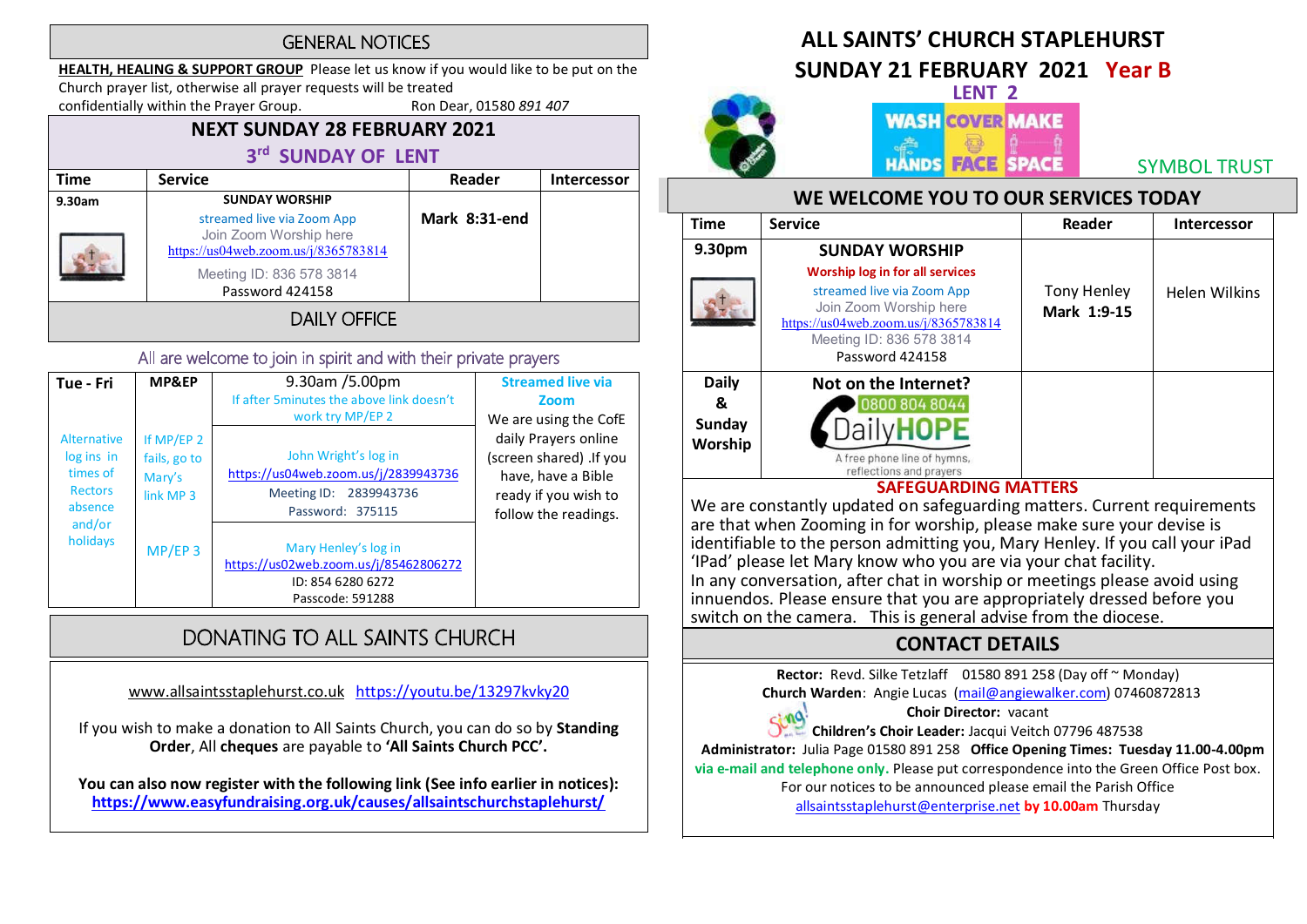## WE PRAY FOR

| Those who are Sick:       |                  | Clement Isasi Mawenu, Margaret Marriott, Lesley Franklin,<br>Audrey Bullock, Wendy Clifford, Roy Jones, Tara Sutton, Ellen<br>Brean, Jean Clarke, Tracey Crayford, Fiona Neale, Billy Wright,<br>Elaine Martin, Sachin Shah, Tony Emery, Amelia Hamilton, James<br>Parris, Abigail Sharpe, David Gascoyne, Jeremy Rutaraka, Gary<br>Jackson, Ken Jackson, Mark McCarthey, Pearl Mann, Michael<br>House, Tony Poupard, Marie (nee Green), Norman Wallis,<br>Adrienne Russell, Robert Blondizik, Colin Whatmore,<br>Peter Richmond.<br>Lift these and all in need into the healing light of Christ |          |                     |          |          |
|---------------------------|------------------|--------------------------------------------------------------------------------------------------------------------------------------------------------------------------------------------------------------------------------------------------------------------------------------------------------------------------------------------------------------------------------------------------------------------------------------------------------------------------------------------------------------------------------------------------------------------------------------------------|----------|---------------------|----------|----------|
| Those who have died:      |                  | Arthur Reid, Susan Wilson, Joy Thelma Collins, Denise Burton,                                                                                                                                                                                                                                                                                                                                                                                                                                                                                                                                    |          |                     |          |          |
|                           |                  | Doris Foreman                                                                                                                                                                                                                                                                                                                                                                                                                                                                                                                                                                                    |          |                     |          |          |
| <b>Home Communion:</b>    |                  | Ron Dear, Dorothy Hegarty, Valerie Simpson, Jane Scarff AB/ST<br>Barbara Chrimes.                                                                                                                                                                                                                                                                                                                                                                                                                                                                                                                |          |                     |          |          |
| Abbotsleigh:              |                  | HC 1 Wed/month 11.00am for inform.                                                                                                                                                                                                                                                                                                                                                                                                                                                                                                                                                               |          |                     | speak to | ST/MT    |
| <b>Staplehurst Manor:</b> |                  | HC 2/4 Wed/month 11.30am for inform.                                                                                                                                                                                                                                                                                                                                                                                                                                                                                                                                                             |          |                     | speak to | MH/ST    |
| <b>Iden Manor:</b>        |                  | HC 2 Tue/month 3.45pm for inform. speak to                                                                                                                                                                                                                                                                                                                                                                                                                                                                                                                                                       |          |                     |          | MT/ST    |
| ~Weekly Study Bible       |                  | Bib.Stu. Mo/weekly                                                                                                                                                                                                                                                                                                                                                                                                                                                                                                                                                                               |          | 11.00am for inform. | speak to | MT/CH    |
| <b>Sobell Lodge:</b>      |                  | Cof.Mo 1 Fri/month<br>10.30am                                                                                                                                                                                                                                                                                                                                                                                                                                                                                                                                                                    |          | speak to            | SK/ST    |          |
| Larchmere                 |                  | HC Delphine Wass,                                                                                                                                                                                                                                                                                                                                                                                                                                                                                                                                                                                |          |                     | speak to | ST/MT/MH |
| <b>Maidstone Home</b>     |                  | Des Liddecoat (Cedardale Residential, Queen Road, Maidstone,                                                                                                                                                                                                                                                                                                                                                                                                                                                                                                                                     |          |                     |          |          |
|                           |                  | ME16 0HX, 01622 752117)                                                                                                                                                                                                                                                                                                                                                                                                                                                                                                                                                                          |          |                     |          | LF       |
|                           | <b>Baptisms:</b> | <b>Frankie Dorkings</b>                                                                                                                                                                                                                                                                                                                                                                                                                                                                                                                                                                          | Sun 2021 | 12.00pm             | (ST)     |          |
|                           |                  | Charles Nolan                                                                                                                                                                                                                                                                                                                                                                                                                                                                                                                                                                                    | Sun Tbc. | 12.00pm             | (ST)     |          |
|                           |                  | Jacques Nolan                                                                                                                                                                                                                                                                                                                                                                                                                                                                                                                                                                                    | Sun Tbc. | 12.00pm             | (ST)     |          |
|                           |                  | Danny Harris                                                                                                                                                                                                                                                                                                                                                                                                                                                                                                                                                                                     | Sun Tbc. | 12.00pm             | (MT)     |          |
|                           |                  | <b>Esther Harris</b>                                                                                                                                                                                                                                                                                                                                                                                                                                                                                                                                                                             | Sun Tbc. | 12.00pm             | (MT)     |          |
|                           | <b>Weddings:</b> |                                                                                                                                                                                                                                                                                                                                                                                                                                                                                                                                                                                                  |          |                     |          |          |
| April                     | 2021             | Simon COLE & Fenella WOOD                                                                                                                                                                                                                                                                                                                                                                                                                                                                                                                                                                        |          |                     | (ST)     |          |
| 10 July                   | 2021             | Joshua WITHAM & Jessica DUNN<br>(ST)                                                                                                                                                                                                                                                                                                                                                                                                                                                                                                                                                             |          |                     |          |          |
| 14 Aug                    | 2021             | <b>Catherine COALES &amp; Marco VINAGRE</b>                                                                                                                                                                                                                                                                                                                                                                                                                                                                                                                                                      |          |                     | (ST)     |          |
| 25 Sep                    | 2021             |                                                                                                                                                                                                                                                                                                                                                                                                                                                                                                                                                                                                  |          |                     |          |          |

### MONTH OF PRAYER

### A PRAYER FOR THOSE WHO MOURN

Gracious God, as we remember before you the thousands who have died, surround us and all who mourn with your strong compassion. Be gentle with us in our grief, protect us from despair, and give us grace to persevere and face the future with hope in Jesus Christ our risen Lord. Amen.

# DATES FOR YOUR DIARY

|                 |    | <b>JANUARY 2021</b>     |                                                                                                                                                                                                                                                      |               |
|-----------------|----|-------------------------|------------------------------------------------------------------------------------------------------------------------------------------------------------------------------------------------------------------------------------------------------|---------------|
| Date            |    | <b>Time</b>             | What                                                                                                                                                                                                                                                 | Where         |
| Tue             |    | 9.30am                  | <b>MP</b>                                                                                                                                                                                                                                            | Zoom          |
| To Fri          |    | 5.00pm                  | EP                                                                                                                                                                                                                                                   | Zoom          |
| <b>FEBRUARY</b> |    |                         |                                                                                                                                                                                                                                                      |               |
|                 |    |                         | <b>LENT</b>                                                                                                                                                                                                                                          |               |
| <b>Thu</b>      | 18 | 9.30/5.00 <sub>pm</sub> | <b>LENT COURSE starts</b><br>Every Thursday with the speaker giving a<br>15min input and leads a 30 min discussion.<br>People can zoom in for just the 15 min if<br>they wish and leave the meeting straight<br>after and/ or during the discussion. | Zoom          |
|                 |    | 9.30am                  | <b>'THE HISTORY OF LENT'</b><br>Looking at Lent through the ages.<br>Led by Mr Hans Pelz                                                                                                                                                             | Zoom          |
|                 |    | 5.00pm                  | <b>SPIRITUAL RESILIENCE'</b><br>Resilience Basics for Body, Mind and Spirit<br>Led by Revd Silke Tetzlaff                                                                                                                                            | Zoom          |
| <b>MARCH</b>    |    |                         |                                                                                                                                                                                                                                                      |               |
| <b>Wed</b>      | 3  | 1.00pm                  | Funeral T/L Arthur Reid (attendance by<br>invitation only)                                                                                                                                                                                           | <b>CHURCH</b> |
| <b>Tue</b>      | 9  | 2.00pm                  | Funeral T/L Susan Wilson (attendance by<br>invitation only)                                                                                                                                                                                          | <b>CHURCH</b> |



### World Day of Prayer - A Women Led Global, Ecumenical Movement FRIDAY 5 MARCH 2021 ~ZOOM The theme is 'Build on a Strong Foundation' prepared by the Christian Women of Vanuatu.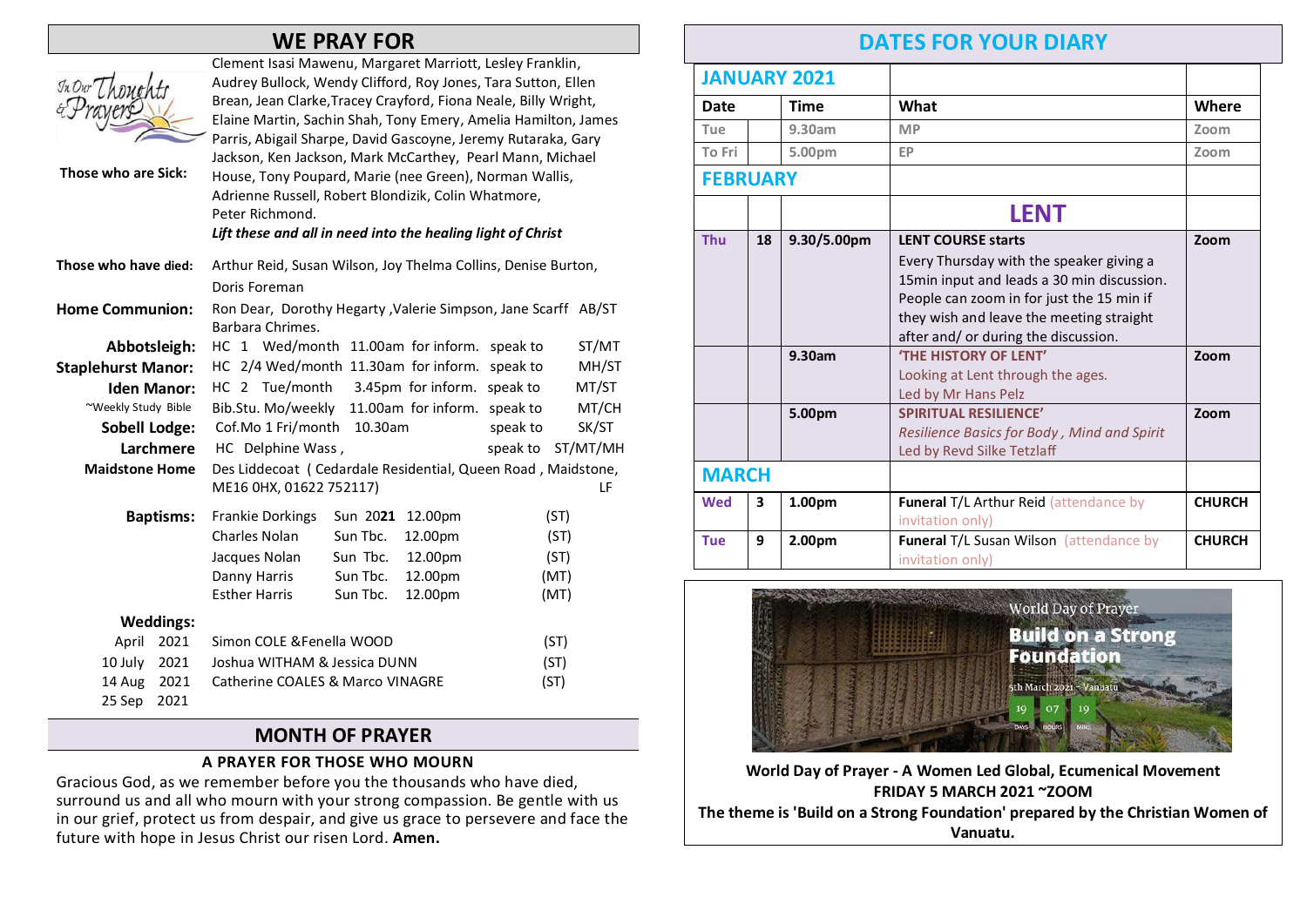### SUNDAY WORSHIP



### LENT COURSE CATCH UP

40 DAYS & 40 NIGHTS ' Wilderness & Solitude' Led by Revd Monica Taylor Video link

https://youtu.be/9xQl4JInH2c

Filename Lent Talk 18th Feb 0930.mp4

Script attached

SPIRITUAL RESILIENCE' 'Introduction & A Resilience measure exercise for each to complete on their own after the session.' Led by Revd Silke Tetzlaff Video link

https://youtu.be/IZHT1PkdHH4

Filename

Script attached

# FUN'D RAISING

# If you have not used Easy Fundraising before, by clicking on the link the church will receive an additional introductory bonus.

Just to reassure you nobody will know who buys what! The Parish Office gets e-mailed when funds get paid into our church account and how much has been transferred.

# **£11.53 was raised this month!**

£1230. 46 £1300

 $NFWTARGFT$ 

Please support All Saints Church Staplehurst. i You can raise FREE donations when you use easyfundraising to shop with 4,000 shops and sites, including

# ALL SUPERMARKETS

eBay, Argos, John Lewis & Partners, Boots, M&S, and many more.

easyfundraising<br>feel good shopping IT ONLY TAKES A MOMENT TO GET STARTED. Sign-up here using our unique link by clicking on now:

Hold the cursor over the link and press 'ctrl' and right click on your mouse https://www.easyfundraising.org.uk/causes/allsaintschurchstaplehurst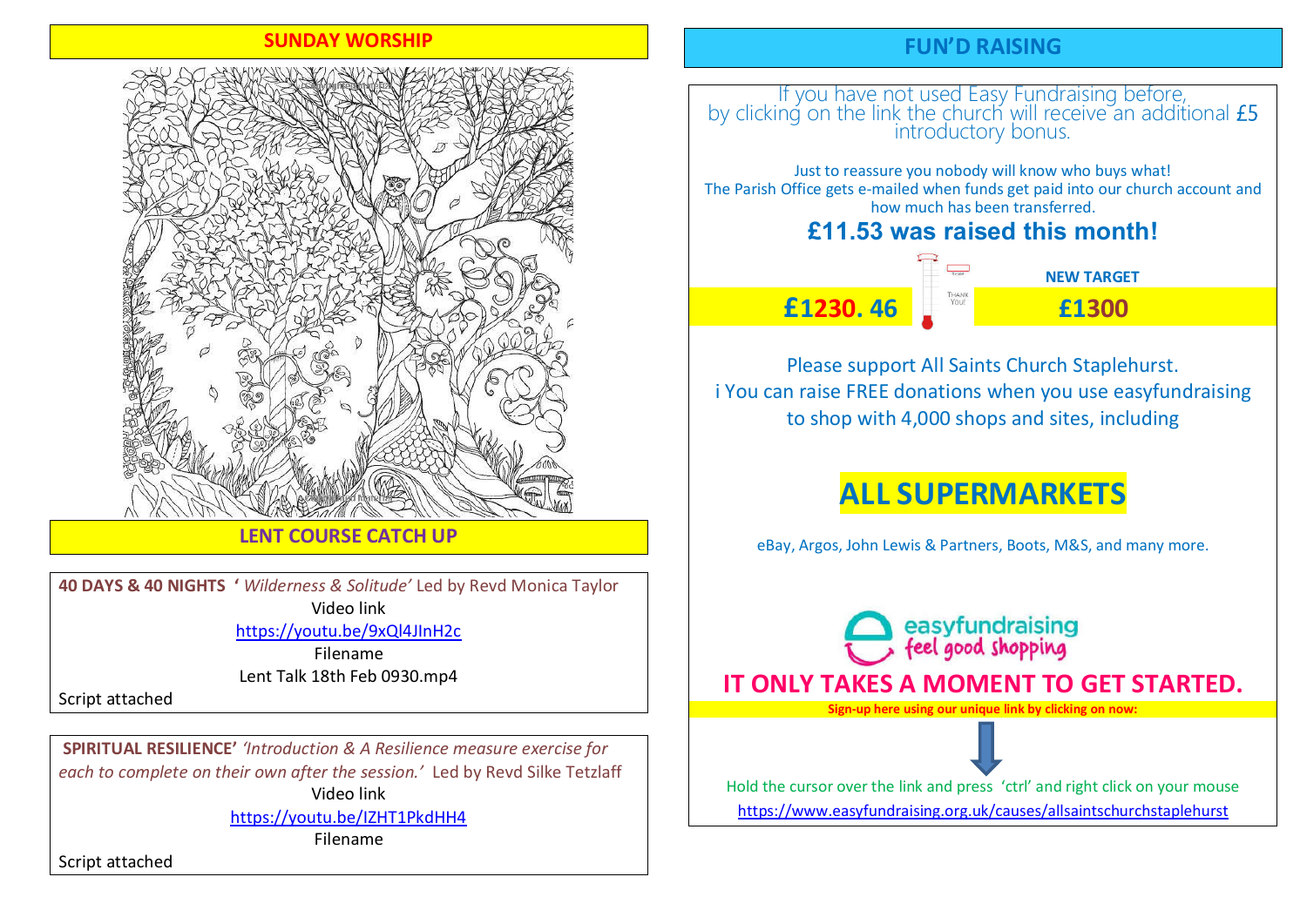## RECTORY STALL

# WE HAVE RAISED SO FAR £644.10

## ALL IN AID OF ALL SAINTS CHURCH.

# ALL PRODUCTS OFFERED ARE EITHER NEW OR IN LIKE NEW CONDITION AND FULLY FUNCTIONAL & QUARENTINED

I am doing a delivery service. Just let me know what you would like and I put together a box with the items. In terms of books, you let me know what you would like to read and I deliver a box of 20 books (£0.50 each) and you take what you would like to read and I pick up the rest. The books I have been given are like new. There is no pressure to buy until you have seen the items and have decided. Once you finished looking at everything let me know when to pick the box up again. You leave the box outside your house and I take it away. Have a look at the website. If you are after anything specific, please ask. I still have items not listed yet.

I look forward to your orders, Silke

Please check the Church Website for updates. Thank you to all who have enjoyed the stall. I have had new books and items coming in

### CHARITY COMMITTEE

#### BOTTLE TOPS



Dear All

Maureen is so kind to take on the collection of Bottle tops whilst Audrey is recuperating. Please leave them with Maureen

at

17 Oliver Road 01580 891 842

# CAT WANTED



Hello everyone, can we please be aware of anyone struggling to take care of their cat in these difficult times – perhaps because of illness, old age  $etc - I$ know of people keen and happy to adopt and care for a cat perhaps needing a new home.

Best wishes, Angie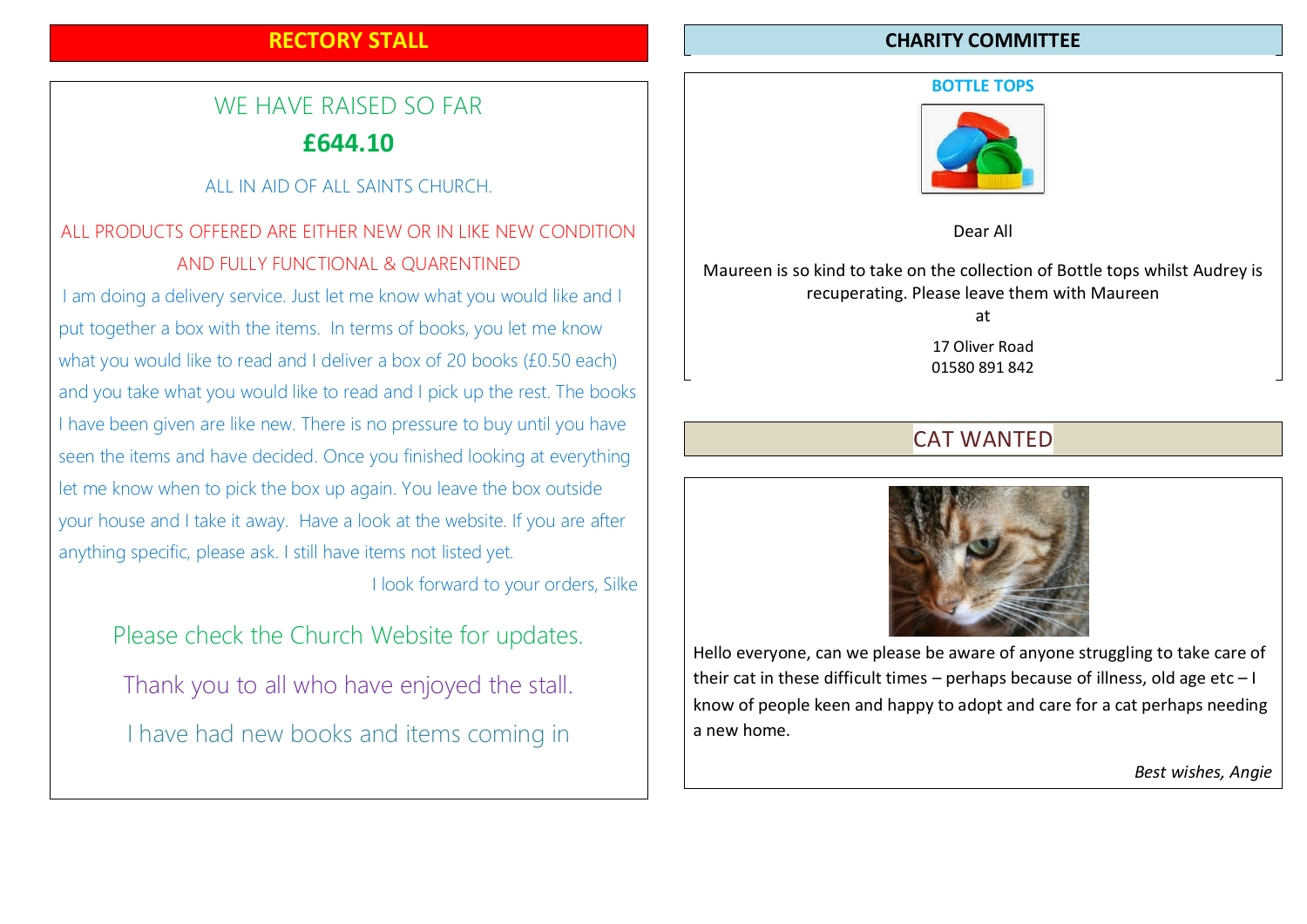### BOOKS FOR LENT

## RECTORY STALL NEW ITEMS

### Julian of Norwich by Matthew Fox







**Matthew Fox**<br> **inspirational, The Spiral**<br> **Continued by Maghai Sizer** Staircase is an extraordinary account of an astonishing spiritual journey.



if anybody would like

#### CARDS FOR ALL OCCASIONS



I have a large assortment of cards for all occasions £0.50 per card. I will drop of an assortment of 20 cards and you can pick and choose what you would like. I will pick up the rest. They all come with envelopes and are in an individual cellophane wrapping.

### LUMIE BODY CLOCK



Lumie Bodyclock Rise 100 - Wake-Up... ★★★★☆ (326) £79.00 In stock.

That is what it costs on Amazon £79

I charge £30